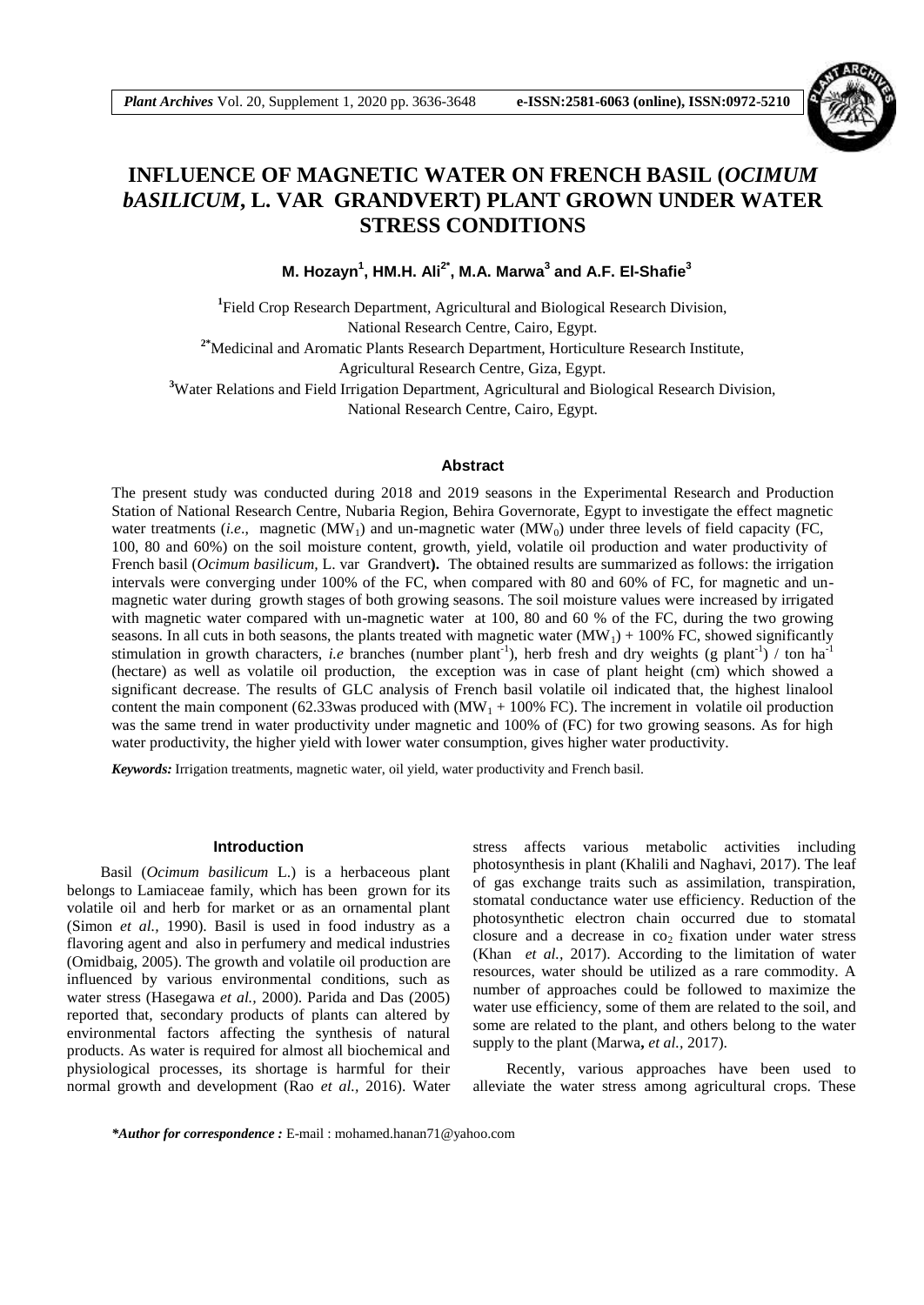include nutritional management strategies, the application of chemical and biological amendments (including mycorrhizal applications). Some modern technologies have been used for environmental management and nanotechnology (Fakhri and

Behrouz, 2015). Magnetic water (MW) technology is one of the environmental friendly and cost effective techniques recently used on agricultural field to improve growth and yield (Aly *et al.,* 2015 and Hozayn *et al.,* 2019). MW is generated by treating normal water with a magnetic field, resulting in the rearrangement of water structure. Many researchers have reported the beneficial effects of MW in the agricultural production (Aladjadjiyan, 2007, Hozayn *et al.,* 2016 and Hasan *et al*., 2019). Therefore, it was hypothesized that this technique may also improve plant physiology and growth characteristic under water stress. This study was carried out to investigate the effect of magnetic water treatments and water stress on soil moisture content, growth, yield and volatile oil production of French basil.

#### **Material and Method**

Field experiment was carried out at the Experimental Research and Production Station of National Research Centre, Nubaria region, Behira Governorate, Egypt during the two successive seasons of 2018 and 2019 to study the effect of magnetic irrigation water treatments (*i.e.,* magnetic water (MW<sub>1</sub>) and un-magnetic water (MW<sub>0</sub>) under different field soil capacities (FC) (*i.e.,* 100, 80 and 60% of FC) on the growth, yield and volatile oil components and production of French basil (*Ocimum basilicum* L. var. Grandvert). The two factors were layout in split-plot design with three replications where magnetic water and field capacity (FC) treatments were occupied in the main and sub-plots, respectively. The layout of the experiment is shown in Fig. (1). The experimental soil and water were analyzed according to the method described by (Chapman and Pratt, 1978) is shown in Table (1).

|                                       | Soil depth (cm) |                |                              | <b>Irrigation water</b>  |
|---------------------------------------|-----------------|----------------|------------------------------|--------------------------|
| <b>Parameters</b>                     | $0 - 15$        | $15 - 30$      | <b>Before magnetic</b>       | After magnetic           |
| Particle size distribution:           |                 |                |                              |                          |
| Coarse sand                           | 48.20           | 54.75          | $\qquad \qquad \blacksquare$ | $\qquad \qquad -$        |
| Fine sand                             | 49.11           | 41.43          | $\overline{\phantom{a}}$     | $\overline{\phantom{a}}$ |
| Clay+ Silt                            | 2.69            | 3.82           | $\qquad \qquad \blacksquare$ | $\overline{\phantom{a}}$ |
| Texture                               | Sandy           | Sandy          | $\overline{\phantom{0}}$     | $\overline{\phantom{0}}$ |
| pH (1:2.5)                            | 8.22            | 7.94           | 7.25                         | 7.13                     |
| $EC (dSm^{-1}) (1:5)$                 | 0.20            | 0.15           | 0.50                         | 0.40                     |
| Organic matter(%)                     | 0.67            | 0.43           | $\overline{\phantom{a}}$     | $\overline{\phantom{a}}$ |
| Soluble cations mg/L                  |                 |                |                              |                          |
| $\mathrm{Ca}^{++}$                    | 0.60            | 0.50           | 2.15                         | 2.05                     |
| $Mg^{++}$                             | 0.50            | 0.30           | 0.50                         | 0.65                     |
| $\mathrm{Na}^{++}$                    | 0.90            | 0.80           | 3.00                         | 3.00                     |
| $\mbox{K}^{++}$                       | 0.20            | 0.10           | 0.31                         | 0.31                     |
| Soluble anions mg/L                   |                 |                |                              |                          |
| $\text{Co}_3^{++}$                    | $\blacksquare$  | $\blacksquare$ | 0.01                         | 0.01                     |
| $\overline{HCo_3^{++}}$               | 0.60            | 0.40           | 2.33                         | 2.46                     |
| $Cl-$                                 | 0.75            | 0.70           | 2.17                         | 1.72                     |
| $So-4$                                | 0.85            | 0.60           | 1.45                         | 1.82                     |
| $\theta$ S % on weight basis          |                 |                |                              |                          |
| <b>Field Capacity</b>                 | 12.00           | 12.00          | $\overline{\phantom{0}}$     | $\overline{\phantom{0}}$ |
| Wilting Point                         | 4.10            | 4.10           | $\overline{a}$               |                          |
| Available Water                       | 7.90            | 7.90           | $\overline{a}$               |                          |
| Hydraulic conductivity (cm $h^{-1}$ ) | 6.68            | 6.84           | $\overline{\phantom{a}}$     | $\overline{\phantom{a}}$ |
| Bulk density (g cm <sup>3</sup> )     | 1.69            | 1.69           | $\overline{\phantom{a}}$     | $\overline{\phantom{a}}$ |

**Table 1:** Soil and water analyzed.

### **Cultivation methods and layout of experiment:**

The soil was ploughed twice, divided into main (112.5  $(m<sup>2</sup>)$  and sub-plots (37.5 m<sup>2</sup>) with total area 675.5 m<sup>2</sup>. During soil preparation, 952 kg ha<sup>-1</sup> calcium superphosphate  $(15.5\%$ P2O5) was applied. (*Ocimum basilicum* L. var. Grandvert) seedlings (12- 15 cm in length with 10-12 leaves) were obtained from Medicinal and Aromatic Plants Research Department, Dokki, Giza. The seedlings were planted on 20 April in both seasons, in lines (Furrows) at 0.25 m apart and 0.6 m between furrows. Drip irrigation took place before planting and plants were re-irrigated after planting, then irrigation was regulated during the period of experiment.

Nitrogen fertilizer as ammonium sulfate (20.60 N%) at the rate of 1071kg N ha<sup>-1</sup> was added in three equal doses starting 30 days after planting, the second dose was applied one month after the first one and the third was done 15 days after the first cut. While, potassium fertilizer at the rate of 238 kg ha<sup>-1</sup>as potassium sulfate (48% K<sub>2</sub>O) was added in two equal doses, the first one was applied 30 days after planting, the second was added two weeks after the first cut.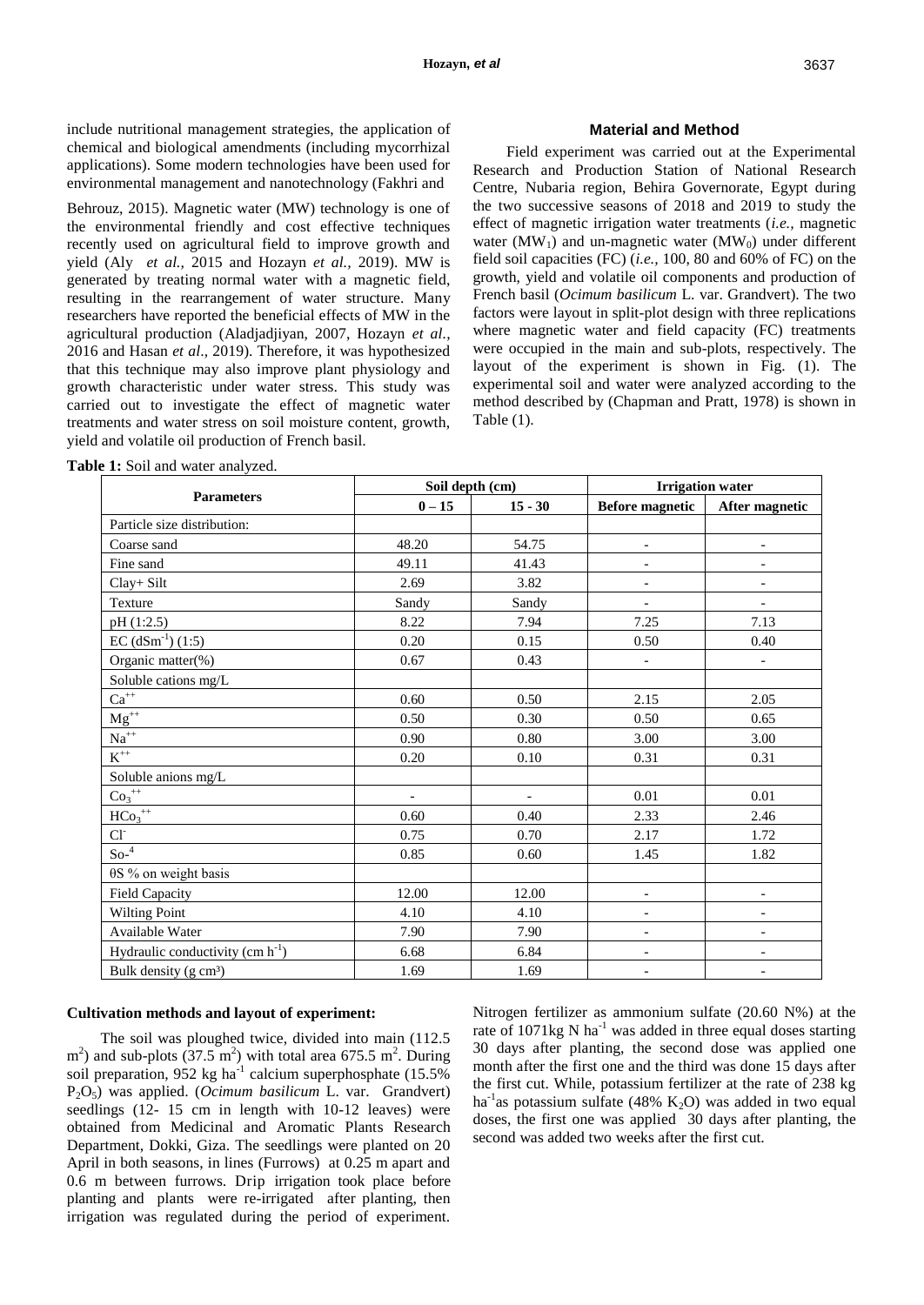## **Insulation drip irrigation system and layout of experiment:**

Drip irrigation system was constructed and tested hydraulically before used in the experimental location. The laterals drip irrigation network were 16 mm diameter, P.E. and the emitters were built-in (GR) with an average

discharge 4.0 1  $h^{-1}$  at 1.0 bar operating pressure and 0.3 m emitter spacing. Laterals spacing were 0.6 m. Description of drip irrigation system and layout of experiment are shown in Fig (1).



Fig. 1. Description of drip irrigation system and layout of experimental design.

#### **Monthly averages of climate data:**

**Table 2:** Average of the monthly climate data at the experimental site during the two growing seasons

| Month             | Temperature $(^{\circ}C)$ |       | <b>Relative</b>  | Wind                 |             | <b>Solar Radiation</b> | Eto                              |
|-------------------|---------------------------|-------|------------------|----------------------|-------------|------------------------|----------------------------------|
|                   | Min                       | Max   | humidity $(\% )$ | $(m S-1)$            | Sun (hours) | $(MJm-2 day-1)$        | $\left(\text{mm day}^{1}\right)$ |
|                   |                           |       |                  | <b>First season</b>  |             |                        |                                  |
| Apr-18            | 14.40                     | 27.00 | 54.00            | 2.90                 | 10.60       | 24.40                  | 5.46                             |
| $May-18$          | 18.70                     | 30.80 | 54.00            | 3.30                 | 11.40       | 26.80                  | 6.73                             |
| $Jun-18$          | 21.20                     | 32.90 | 52.00            | 3.30                 | 13.10       | 29.60                  | 7.68                             |
| <b>Jul-18</b>     | 22.80                     | 33.90 | 58.00            | 3.70                 | 13.10       | 29.40                  | 7.78                             |
| <b>Aug-18</b>     | 23.40                     | 33.70 | 60.00            | 3.40                 | 12.20       | 27.00                  | 7.13                             |
| <b>Sept. 2018</b> | 22.30                     | 32.30 | 61.00            | 3.30                 | 10.90       | 23.00                  | 6.12                             |
|                   |                           |       |                  | <b>Second season</b> |             |                        |                                  |
| Apr-19            | 14.60                     | 27.50 | 56.00            | 4.40                 | 10.60       | 24.40                  | 6.05                             |
| $May-19$          | 18.90                     | 31.80 | 54.00            | 3.80                 | 11.40       | 26.80                  | 7.15                             |
| $Jun-19$          | 21.60                     | 32.90 | 53.00            | 3.70                 | 13.10       | 29.60                  | 7.88                             |
| <b>Jul-19</b>     | 22.90                     | 34.10 | 59.00            | 3.90                 | 13.10       | 29.40                  | 7.85                             |
| <b>Aug-19</b>     | 23.70                     | 33.90 | 60.00            | 3.80                 | 12.20       | 27.00                  | 7.36                             |
| Sept. 2019        | 22.60                     | 33.00 | 61.00            | 3.40                 | 10.90       | 23.00                  | 6.26                             |

## **Description of treatments:**

- a- Magnetic water treatments:
- Water treatment was done after magnetization through a two inch Magnetron (U.T.3. Technologies, LLC POBox 27559, Dubai, UAE).
- b- Normal water (un-magnetic water) treatment, as a control.

Water requirements at 60, 80 and 100 % of field capacity under magnetic and un- magnetic water and were determined with Automatic Tensiometers (Irrometer brand Model RA). The Automatic Tensiometers are an instrument to record soil moisture. As soil moisture is depleted, a vacuum is created which is registered by the indicating needle on the gauge of the "IRROMETER". The adjustable selector switch can be set to any desired moisture level as shown in Fig. (2).



 **Fig. 2.** Automatic Tensiometer (IRROMETER).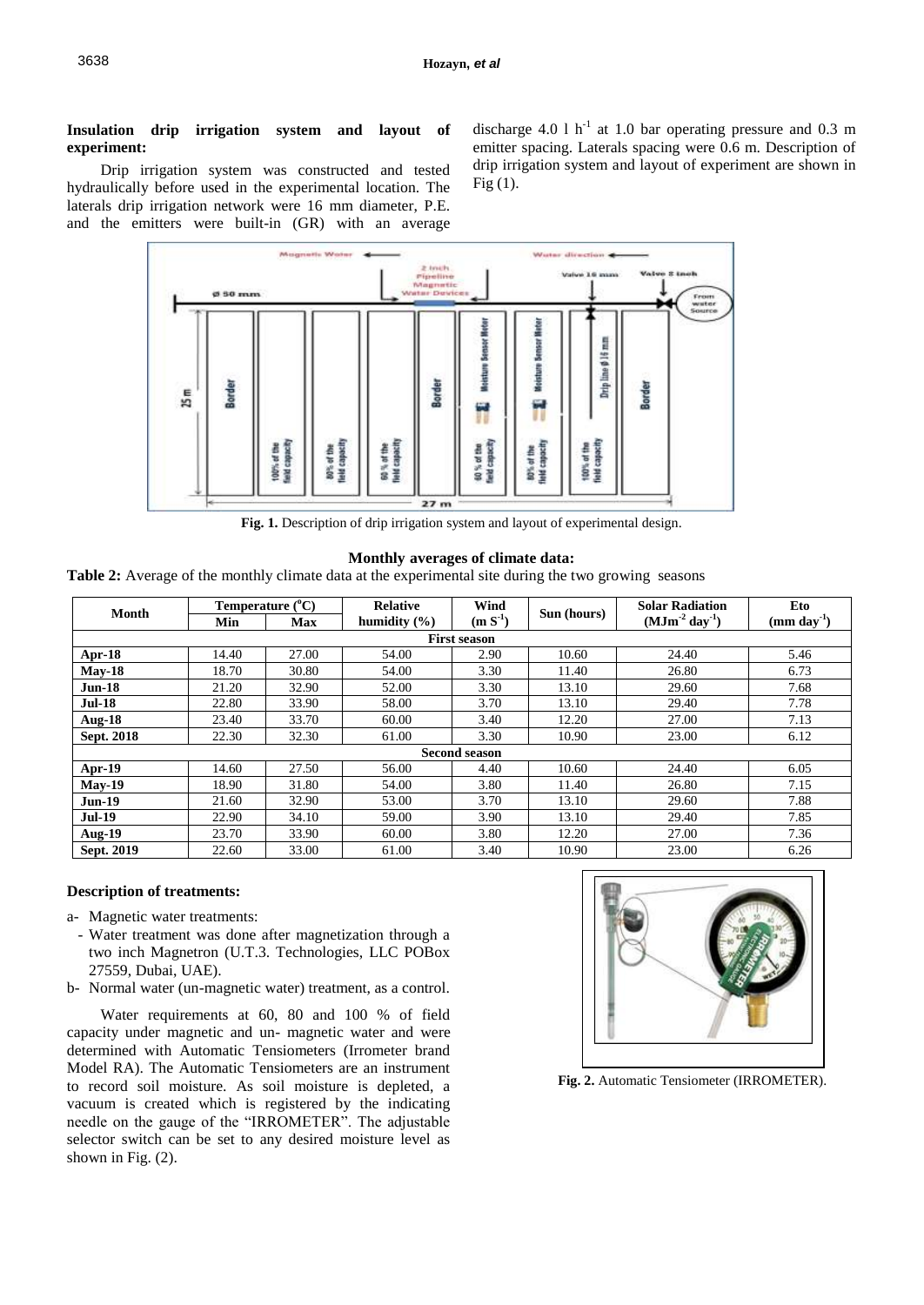#### **Calibration of Tensiometers:**

To calculate the soil moisture at different pressures and vice versa, *i.e.,* the possibility of determining the pressure equivalent to the reading on the "IRROMETER" tube when the moisture content refers to irrigation demand. Fig. 3 was used to find the pressure equal to the "IRROMETER" reading (bar). When (100, 80 and 60) % of the water content at FC the water contents in the soil are  $(12, 10.22 \text{ and } 7.2 \text{ cm}^3)$  $\text{cm}^{-3}$ ) and the proper pressure is equal to 0.33, 0.65 and 0.82 bar) respectively.



**Fig. 3.** Determination of pressure head meeting soil water contents.

#### **Data recorded:**

#### **Soil moisture content:**

Soil moisture was measured using a soil moisture device (WaterScout SM 100 Soil Moisture Sensor, Field Scout Soil Sensor Reader, Specmeter Technologies, Inc.) at different depths, (0-20 and 20-40 cm).

#### **Growth and yield of French basil plant at harvest time:**

The plants were harvested twice, the first cut was done on  $22<sup>th</sup>$  July and the second one on 12<sup>th</sup> September in both seasons and the two harvests were weighted as fresh and dry herb.A random sample of plants were taken from each plot to determine plant height (cm), branches (no plant<sup>-1</sup>) and herb fresh and dry weights (g plant<sup>-1</sup>).

#### **Volatile oil content and composition:**

Volatile oil percentage was determined according to (British Pharmacopeia, 1963) and volatile oil yield (ml plant<sup>-1</sup>) and  $(L \text{ ha}^{-1})$  were calculated. Chemical composition of volatile oil was determined using (GLC) analysis as described by (Hoftman, 1967 and Bunzen *et al.,* 1969).

## **Water productivity (L m-3 ):**

Water productivity  $(L \text{ m}^{-3})$  is an indicator of the relationship between total oil productivity  $L$  ha<sup>-1</sup> (Marketable crop) and the total amount of applied water  $(m^3 \text{ ha}^{-1})$  during the crop growth season.

#### **Statistical analysis:**

The analysis of variance (ANOVA) was conducted and the means of the treatments were compared using L.S.D. at 5%, according to (Snedecor and Cochran, 1980).

#### **Results and Discussion**

#### **Irrigation intervals and Soil moisture content:**

Appropriate irrigation intervals and frequency help to maximize soil moisture distribution, crop yield and water productivity (Zhang *et al.,* 2019). Figs. (4) and (5) showed the irrigation intervals under magnetic and un-magnetic water at 100, 80 and 60 % of the FC, of 2018 and 2019 growing seasons. In general, the irrigation intervals were converging under 100% of the FC, when compared with 80 and 60% of FC, for magnetic and un-magnetic water during growth stages of 2018 and 2019 growing seasons. This led to a uniformity in the soil moisture distribution, water uptake by roots and maintained of a regular moisture in the root zone. These results are harmony with (Assouline, 2002 and Wang *et al.,* 2006). The lowest regularity of irrigation intervals was under 60% of FC, followed by 80% of FC, during the growth stages of both seasons under magnetic and un-magnetic water.

Also, Figs. (4) and (5) presented that, there was a difference in the irrigation intervals between 2018 and 2019 growing seasons under 100% of FC. The irrigation intervals from 12-Jun to 31-Jul, period were daily under 100% of FC, for the season of 2019, with an average of 5.51 mm/day (with 276 mm per this period), but the irrigation intervals were day by day under 100% of FC, for the season of 2018, with an average of 5.42 mm/day (271.5 mm per the same period). Due to the difference in the average of evapotranspiration (ETo), and the Automatic Tensiometer sensitivity (on / off) to the soil moisture changes and the sudden evaporation from the soil, this led to the changed in irrigation intervals during this period in 2018 and 2019 seasons (Abdrabbo *et al.,* 2015).

The volumetric soil moisture content  $(m<sup>3</sup>)$  in soil depths under magnetic and un-magnetic water at 100, 80 and 60 % of the FC, of 2018 and 2019 growing seasons are shown in Figs.( 4) and (5). The results indicated that, the magnetic water and irrigation at field capacity (FC) treatments had a significant effect on soil moisture content in the two seasons. The highest values of soil moisture content were under magnetic water at 100% for 2018 and 2019 seasons. Fig. (4) showed that, the measured values of soil moisture content were increased by around 7.3, 2.7 and 2.5% in soil depth 0- 20 cm and 1.6, 4.5 and 4.1% in soil depth 20-40 cm, under magnetic water compared with un-magnetic water at 100, 80 and 60 % of the FC, respectively during the 2018 growing season. This is due to the irrigation magnetic water change the soil moisture distribution in the soil depths, and it can change the soil moisture content and water storage (Cao *et al.,* 2003). The same trend values of soil moisture content were observed in the second season as presented in Fig.( 5). The measured values were increased by around 4. 2.9, 2.7 and 2.5% in soil depth 0-20 cm and 3, 4.4 and 4.0% in soil depth 20-40 cm, under magnetic water compared with unmagnetic water at 100, 80 and 60 % of the FC, respectively during the 2019 growing season.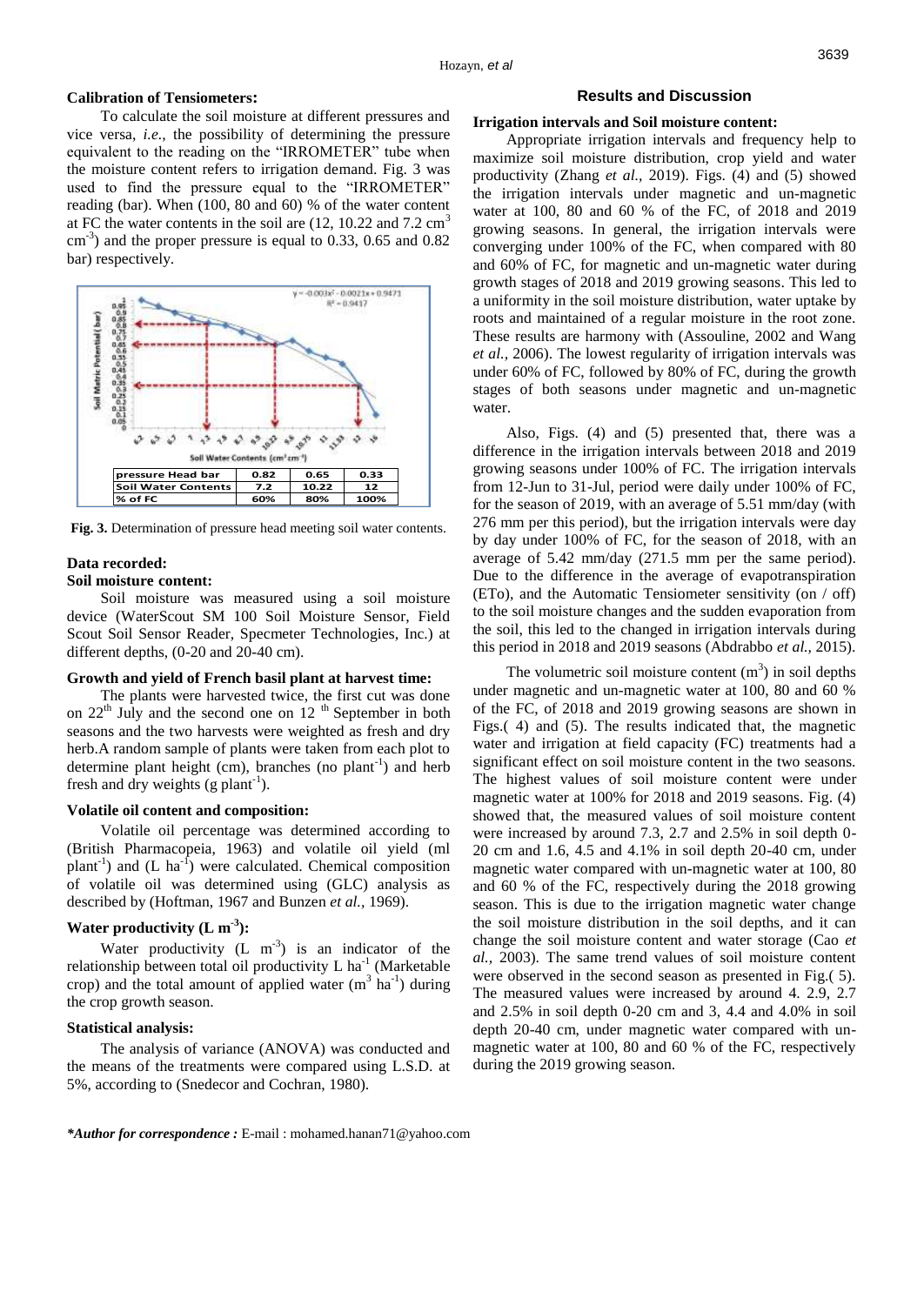The application of irrigation at field capacity (FC) had a significant effect in both seasons. The results indicated that, the highest values of the soil moisture content were obtained under irrigated at 100% FC, the lowest values of the soil moisture content were obtained under irrigated at 60% FC, under magnetic and un-magnetic water in all soil layers during the two growing seasons. While there is a slight difference in the soil moisture data at 80 and 60% of the FC, under magnetic and un-magnetic water in all soil layers during the two growing seasons. These results are consistent with (El-Noemani *et al.,* 2015a, El-Noemani *et al.,* 2015b, Wahba *et al.,* 2016, El-Shafie *et al.,* 2017, Marwa *et al.,* 2017 and Youssef *et al.,* 2018).

#### **Growth parameters:**

#### **Plant height and number of branches / plant:**

Data in Table (3) showed that, magnetic water  $(MW_1)$ and irrigation at field capacity (FC) had a significant effect on plant height and number of branches/ plant in the two seasons.

It could be noticed that, the highest values of plant height in the first and second cuts for the two seasons recorded when plants were irrigated with un-magnetic water (control) giving 54.90 and 52.38 cm for the first and second cuts in the first season, respectively. The same trend was observed in the second season, giving 60.51 and 57.48 cm. The shortest plants were these plants irrigated with magnetic water  $(MW_1)$  in both seasons.



**Fig 4.** Soil moisture content in soil depths (0 -20 and 20- 40cm) under magnetic and un-magnetic at different field capacity (60,80 and 100% FC) treatments of 2018 growing season. Irrigation intervals are plotted as a histogram.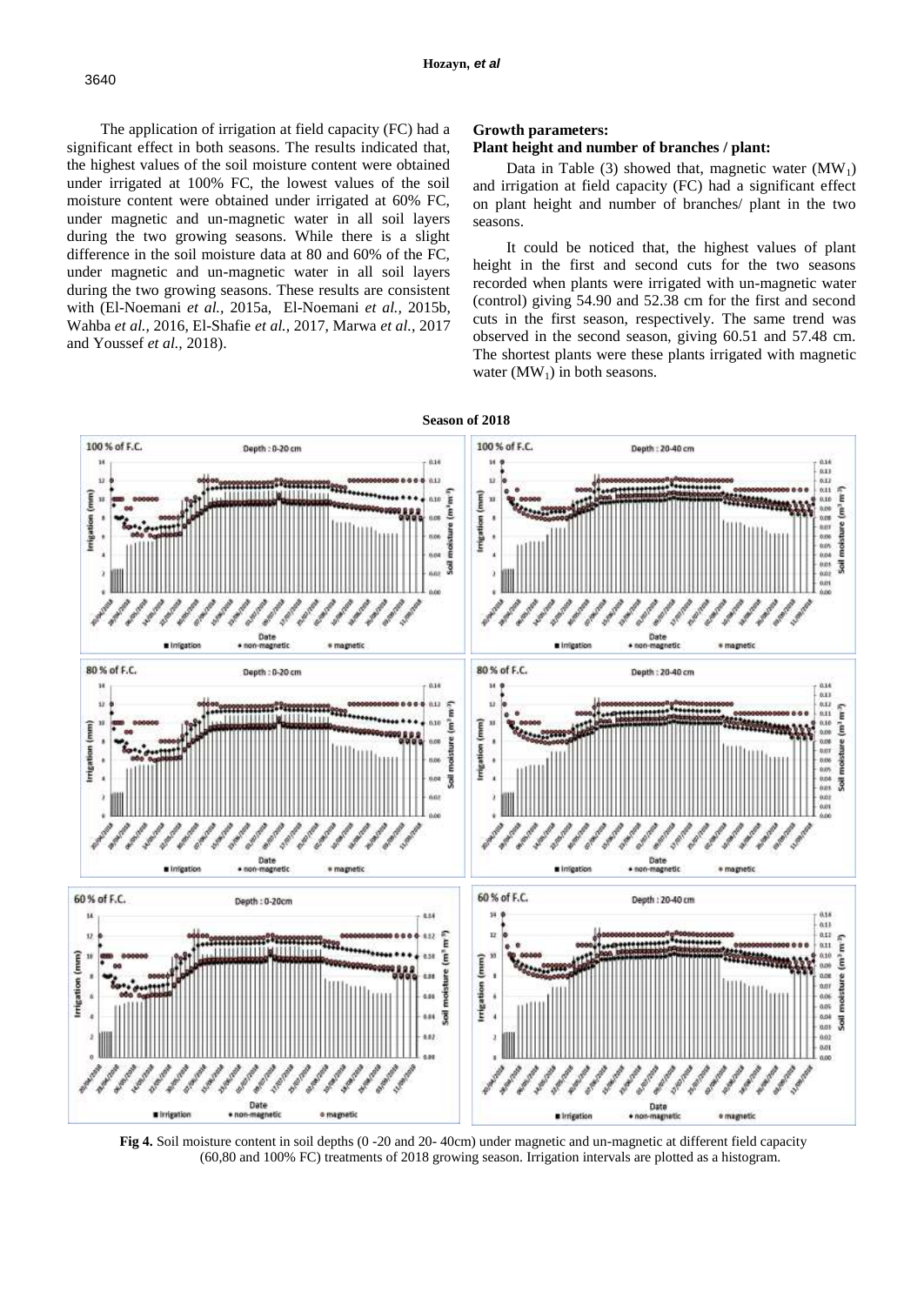

**Fig 5.** Soil moisture content in soil depths (0-20 and 20-40cm) under magnetic and un-magnetic at different field capacity (60,80 and 100% FC) treatments of 2019 growing season. Irrigation intervals are plotted as a histogram.

The application of irrigation at field capacity (FC) had a significant effect in both seasons. The tallest plants were these irrigated at 100% FC for two cuts during both seasons. The recorded values were 62.32 and 59.30 cm for the first and second cuts in the first season, in the second one the values were 68.53 and 64.68 cm for the first and second cuts, respectively. The shortest plants were irrigated at 60%FC during the two cuts in the two seasons.

The interaction between magnetic water (MW) and field capacity (FC) had a significant effect on plant height.

The highest values were obtained from the plants were irrigated with ( un- magnetic water) combined with 100% FC in both seasons.

Regarding the effect of magnetic water (MW) treatments results presented in Table (3) indicated that, the application of magnetic water (MW) had a significant effect on number of branches /plant the highest values were recorded when French basil plants irrigated with magnetic water  $(MW_1)$  in the two seasons.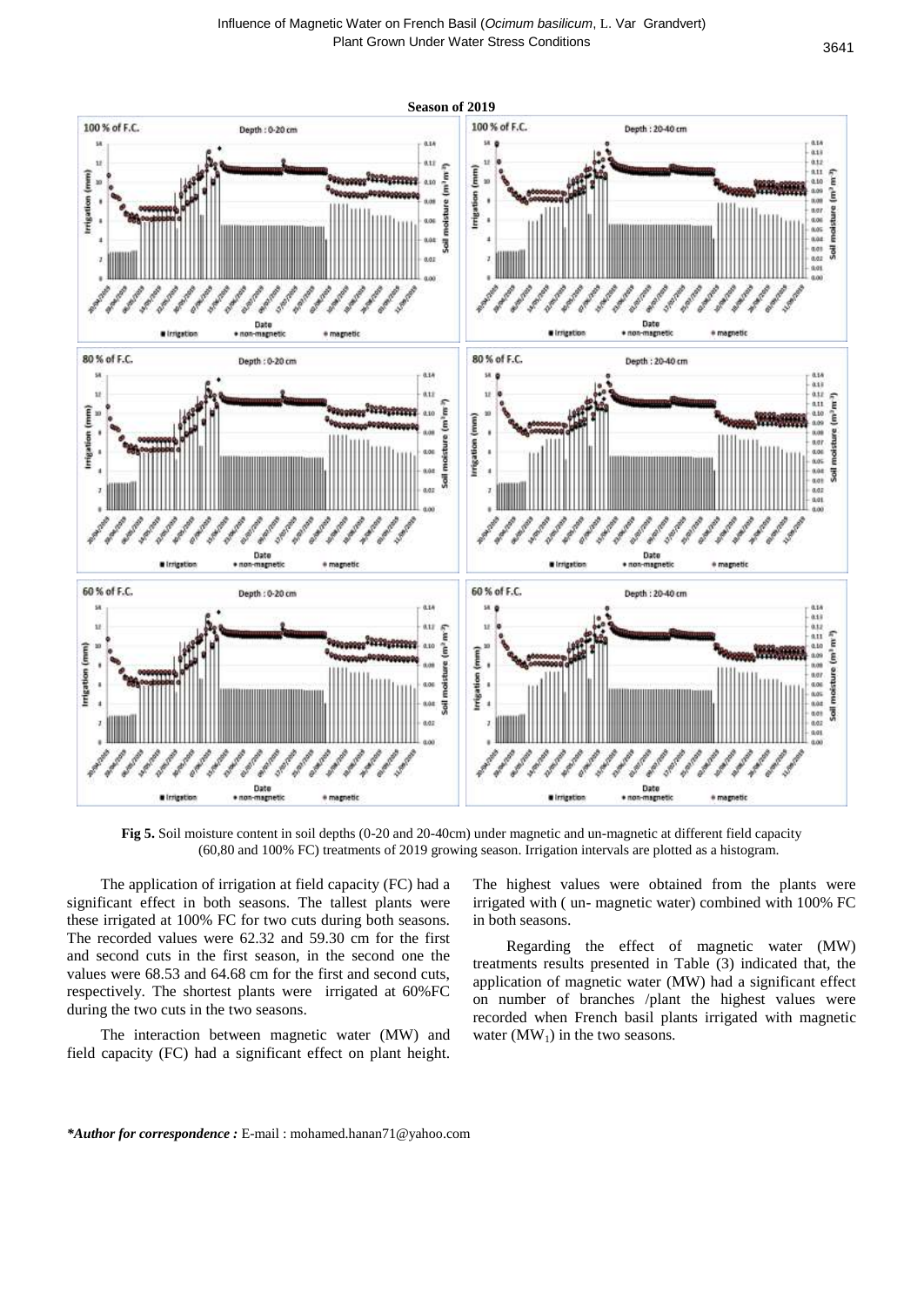|                            |        |              |             |                   |                 |                              | Plant height (cm) |                 |       |              |        |       |
|----------------------------|--------|--------------|-------------|-------------------|-----------------|------------------------------|-------------------|-----------------|-------|--------------|--------|-------|
|                            |        |              |             | $1St$ season      |                 |                              |                   |                 |       | $2nd$ season |        |       |
| <b>Treatments</b>          |        | $1st$ cut    |             |                   | $2nd$ cut       |                              | $1st$ cut         |                 |       | $2nd$ cut    |        |       |
|                            | $MW_0$ | $MW_1$       | <b>Mean</b> | $\mathbf{MW}_{0}$ | MW <sub>1</sub> | Mean                         | $\mathbf{MW}_{0}$ | MW <sub>1</sub> | Mean  | $MW_0$       | $MW_1$ | Mean  |
| $I_1$ (100% of FC)         | 63.06  | 61.57        | 62.32       | 60.48             | 58.12           | 59.30                        | 69.12             | 67.93           | 68.53 | 66.85        | 62.50  | 64.68 |
| $I_2$ (80% of FC)          | 55.23  | 52.15        | 53.69       | 52.08             | 50.04           | 51.06                        | 59.21             | 56.14           | 57.68 | 57.01        | 52.82  | 54.92 |
| $I_3(60\% \text{ of } FC)$ | 46.41  | 44.36        | 45.39       | 44.59             | 42.18           | 43.39                        | 53.21             | 50.38           | 51.80 | 48.59        | 44.01  | 46.30 |
| Mean                       | 54.90  | 52.69        |             | 52.38             | 50.11           |                              | 60.51             | 58.15           |       | 57.48        | 53.11  |       |
| LSD $_{5\%}$ for MW        |        | 0.48<br>0.48 |             |                   |                 |                              | 1.22              |                 | 0.97  |              |        |       |
| LSD $_{5\%}$ for Irri.     |        | 1.17         |             |                   | 1.15            |                              |                   | 2.95            |       |              | 2.33   |       |
| LSD $_{5\%}$ for Inter.    |        | 1.26         |             |                   | 1.35            |                              |                   | 1.56            |       |              | 1.30   |       |
|                            |        |              |             |                   |                 | Branches (no. $plant^{-1}$ ) |                   |                 |       |              |        |       |
| $I_1$ (100% of FC)         | 15.22  | 17.00        | 16.11       | 13.89             | 16.44           | 15.17                        | 16.00             | 19.11           | 17.56 | 15.56        | 17.67  | 16.62 |
| $I_2$ (80% of FC)          | 11.89  | 13.44        | 12.67       | 11.00             | 12.67           | 11.84                        | 13.22             | 15.78           | 14.50 | 12.11        | 13.55  | 12.83 |
| $I_3(60\% \text{ of } FC)$ | 9.89   | 10.44        | 10.17       | 9.33              | 10.00           | 9.67                         | 10.89             | 12.45           | 11.67 | 10.11        | 11.00  | 10.56 |
| Mean                       | 12.33  | 13.63        |             | 11.41             | 13.04           |                              | 13.37             | 15.78           |       | 12.59        | 14.07  |       |
| $LSD_{5\%}$ for MW         |        | 0.25<br>0.38 |             |                   |                 |                              | 0.54              |                 | 0.46  |              |        |       |
| $LSD_{5\%}$ for Irri.      |        | 0.74         |             |                   | 0.36            |                              |                   | 0.55            |       | 0.65         |        |       |
| LSD $_{5\%}$ for Inter.    |        | 0.65         | $ -$        | $ -$              | 0.42            |                              |                   | 0.94            |       |              | 0.80   |       |

**Table 3:** Effect of irrigation using magnetic water (MW) and field capacity (FC) treatments on plant height (cm) and number of branches/plant of French basil (*Ocimum basilicum,* L. var Grandvert) in 2018 and 2019 seasons.

 $I_1 = 100\%$  of field capacity (FC) Irri. = Irrigation

 $I_2 = 80\%$  of field capacity (FC) MW<sub>0</sub>= un- magnetic water (control) Inter. = Interaction

 $I_3 = 60$  % of field capacity (FC) MW<sub>1</sub>= magnetic water

As for the effect irrigation at FC on number of branches /plant, results showed that, the highest values were recorded when French basil plants irrigated at 100%FC, giving 16.11 and 15.17 branches /plant for the first and second cuts in the first season, respectively. Also, the same trend was observed in the second season. The lowest values were obtained from plants irrigated at 60% FC in the both seasons. These results are in agreement with those reported by (Ameen *et al.,* 2010). These responses may be due to magnetic field (MF) affects on meristem cell division (Aladjadjiyan, 2007), water absorption, preservation and ionization (Taia *et al.,* 2007).

Concerning the effect of interaction between magnetic water (MW) and field capacity (FC) on number of branches / plant the results showed that, significant differences for the two seasons . The highest number of branches / plant were recorded when the plants treated with magnetic water  $(MW<sub>1</sub>)$ combined with irrigation at 100% FC, while the lowest were obtained from un-magnetic water interacted with irrigation at 60% FC. These results are in harmony with the finding by (Hasan *et al.,* 2019) on *Moringa* sp.

## **Herb fresh and dry weights / plant:**

Data in Table (4) showed that, the application of magnetic water  $(MW_1)$  significantly increased herb fresh and dry weights / plant compared to un-magnetic water (control) during the two seasons. The highest fresh and dry weights / plant were obtained when plants irrigated with magnetic water  $(MW_1)$ . These results are in accordance with those obtained by (Sadeghipour and Aghaei, 2013) on cowpea and (Teixeira da Silva and Dobranszki, 2014) on celery.

As for irrigation at field capacity (FC) on fresh and dry weights / plant, irrigation rates had a significant effect on fresh and dry weights /plant for the two cuts in both seasons.It was clear that irrigation at 100% FC was the most effective treatment in this concern which gave 215.84and 199.03g fresh herb and 53.96and 49.76g dry herb / plant in the first season, respectively. The same trend was observed in the second season.These results are in line with those reported by (Hassan *et al.,* 2012) on coriander.

The interaction between magnetic water (MW) and field capacity (FC) gave the highest fresh and dry weights of French basil plants. The treatment (magnetic water  $(MW_1)$  + 100% FC) produced the maximum fresh and dry herb during both seasons. Plants of these treatments produced 232.29and 212.85g fresh herb /plant for the first and second cuts in the first season, respectively, while in the second season the values were 236.28and 221.08g fresh herb / plant, respectively. Herb dry weight values were 58.07and 53.21g dry herb / plant for the first and second cuts in the first season , respectively and 59.07and 55.32g dry herb / plant in the second season. These results are in agreement with those reported by (Maheshwari and Grewal, 2009).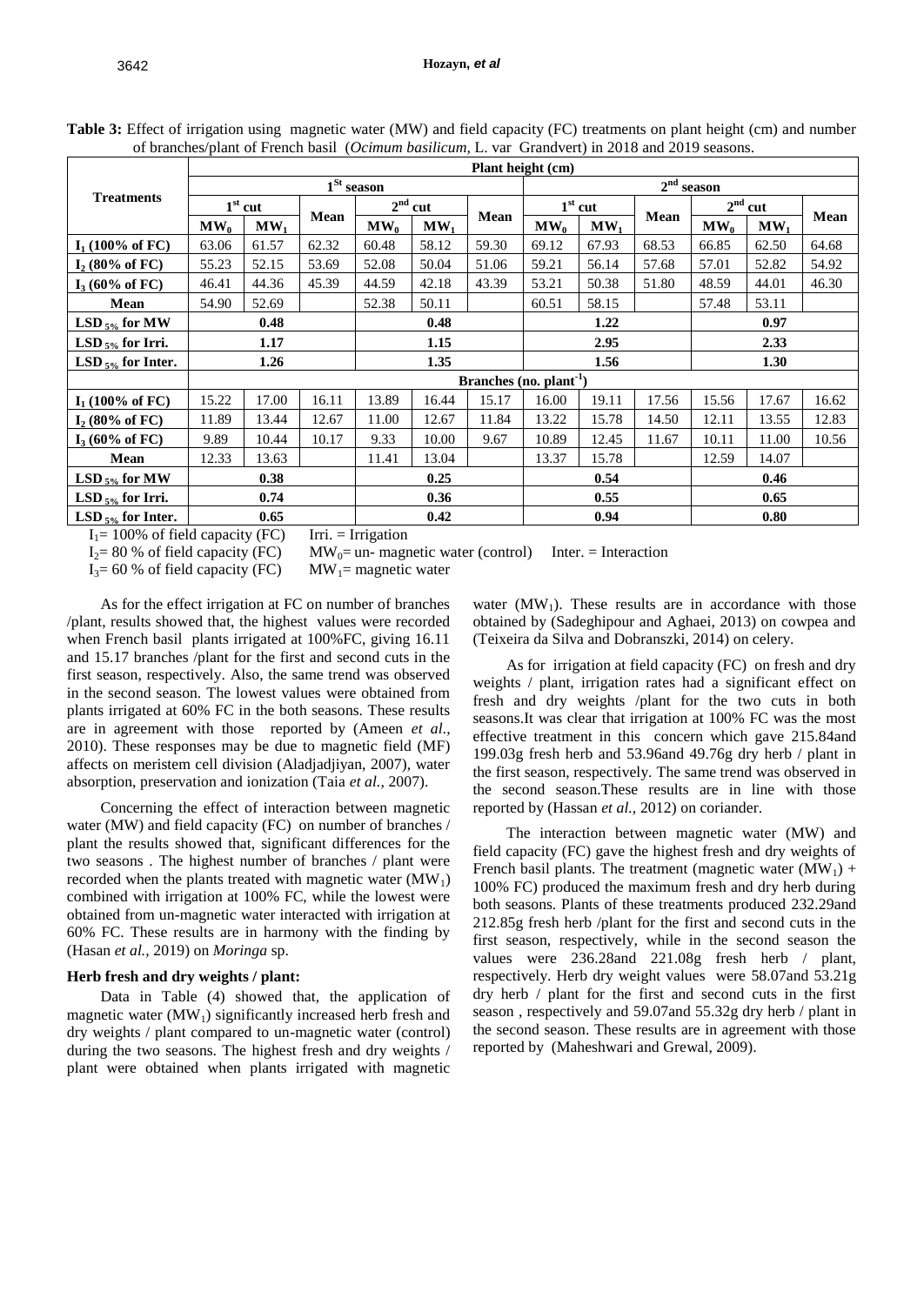|                         |              | Herb fresh weight $(g$ plant <sup>-1</sup> ) |        |                   |                 |                                            |                   |                 |        |                   |           |        |
|-------------------------|--------------|----------------------------------------------|--------|-------------------|-----------------|--------------------------------------------|-------------------|-----------------|--------|-------------------|-----------|--------|
|                         |              |                                              |        | $1St$ season      |                 |                                            |                   |                 |        | $2nd$ season      |           |        |
| <b>Treatments</b>       |              | $1st$ cut                                    |        |                   | $2nd$ cut       |                                            |                   | $1st$ cut       |        |                   | $2nd$ cut |        |
|                         | $MW_0$       | MW <sub>1</sub>                              | Mean   | $\mathbf{MW}_{0}$ | MW <sub>1</sub> | <b>Mean</b>                                | $\mathbf{MW}_{0}$ | MW <sub>1</sub> | Mean   | $\mathbf{MW}_{0}$ | $MW_1$    | Mean   |
| $I_1$ (100% of FC)      | 199.38       | 232.29                                       | 215.84 | 185.20            | 212.85          | 199.03                                     | 202,32            | 236.28          | 219.30 | 187.67            | 221.08    | 204.38 |
| $I_2$ (80% of FC)       | 146.84       | 165.40                                       | 156.12 | 142.79            | 158.36          | 150.58                                     | 154.56            | 176.93          | 165.75 | 143.87            | 171.33    | 157.60 |
|                         |              |                                              |        |                   |                 |                                            |                   |                 |        |                   |           |        |
| $I_3$ (60% of FC)       | 106.21       | 139.77                                       | 123.00 | 101.30            | 116.36          | 108.83                                     | 114.04            | 145.78          | 129.91 | 108.57            | 121.56    | 115.07 |
| Mean                    | 150.81       | 179.15                                       |        | 143.10            | 162.52          |                                            | 156.97            | 186.33          |        | 146.70            | 171.32    |        |
| LSD $_{5\%}$ for MW     | 6.85<br>7.30 |                                              |        |                   | 18.10           | 17.47                                      |                   |                 |        |                   |           |        |
| $LSD_{5\%}$ for Irri.   |              | 16.51                                        |        |                   | 17.60           |                                            |                   | 43.64           |        |                   | 42.12     |        |
| LSD $_{5\%}$ for Inter. |              | 18.78                                        |        |                   | 20.25           |                                            |                   | 23.46           |        |                   | 20.13     |        |
|                         |              |                                              |        |                   |                 | Herb dry weight $(g$ plant <sup>-1</sup> ) |                   |                 |        |                   |           |        |
| $I_1$ (100% of FC)      | 49.85        | 58.07                                        | 53.96  | 46.30             | 53.21           | 49.76                                      | 50.58             | 59.07           | 54.83  | 46.92             | 55.32     | 51.12  |
| $I_2$ (80% of FC)       | 34.72        | 41.35                                        | 38.04  | 32.84             | 39.60           | 36.22                                      | 35.55             | 44.23           | 39.89  | 33.09             | 42.83     | 37.96  |
| $I_3$ (60% of FC)       | 24.42        | 32.15                                        | 28.29  | 23.30             | 26.77           | 25.04                                      | 28.51             | 33.32           | 30.92  | 24.97             | 27.96     | 26.47  |
| Mean                    | 36.33        | 43.86                                        |        | 34.15             | 39.86           |                                            | 38.21             | 45.54           |        | 34.99             | 42.04     |        |
| $LSD_{5\%}$ for MW      | 1.88<br>1.77 |                                              |        |                   |                 | 4.16                                       |                   |                 | 3.59   |                   |           |        |
| LSD $_{5\%}$ for Irri.  | 4.27<br>4.52 |                                              |        |                   |                 | 10.04                                      |                   | 8.66            |        |                   |           |        |
| LSD $_{5\%}$ for Inter. |              | 3.19                                         |        |                   | 4.99            |                                            |                   | 5.48            |        |                   | 4.62      |        |

**Table 4:** Effect of irrigation using magnetic water (MW) and field capacity (FC) treatments on herb fresh and dry weights (g plant<sup>-1</sup>) of French basil (*Ocimum basilicum*, L. var Grandvert) in 2018 and 2019 seasons.

 $I_1 = 100\%$  of field capacity (FC) Irri. = Irrigation

 $I_2 = 80 %$  of field capacity (FC) MW<sub>0</sub>= un-magnetic water (control) Inter. = Interaction

 $I_3 = 60$  % of field capacity (FC) MW<sub>1</sub>= magnetic water

It is worth mentioning that, a stimulation effect in French basil growth was attributed to magnetic water  $(MW<sub>1</sub>)$ interacted with irrigation at 100% FC for achieving high water use efficiency. Magnetic field (MF) affected on some physical and chemical properties of water and soil. Magnetic water  $(MW_1)$  improved the dissolve of fertilizers in the soil and increased the rate of water absorption and photosynthetic rate through increasing both the photochemical efficiency, the stomata conductance and the net assimilation rate of co2.Therefor it improved the supply and the content of carbohydrates in treated plants (Khoshravesh *et al.,* 2011, Abou El yazied *et al.,*2012 and Abd El All *et al.,* 2013).

## **Herb fresh and dry weights (ton ha-1 ):**

From data in Table (5) it could be noticed that, irrigation with magnetic water had a significant effect on herb fresh and dry weights (ton  $ha^{-1}$ ) during the first and second cuts in both seasons. It was clear that, the highest values of herb fresh and dry weights (ton  $ha^{-1}$ ) were obtained from the plants irrigated with magnetic water  $(MW_1)$  in the two seasons. These results may be due to magnetization process which change chemical properties of water polarity, hydrogen bonding, surface tension, pH and

solubility of salts, these changes in water properties may be capable of affecting the growth of plants (Aly *et al.,* 2015).

Regarding the interaction between irrigation using magnetic water and FC treatments, the results showed a significant differences in both seasons. The highest values were found in magnetic water  $(MW_1)$  interacted with irrigation at 100% FC, where giving 15.49 and 14.19 fresh herb and 3.87 and 3.55 dry herb (ton  $ha^{-1}$ ) for the first and second cuts in the first season, respectively. Similar results were obtained in the second season. The interaction between magnetic water  $(MW_1)$  and irrigation at 80% FC occupied the second rank in the two seasons. The lowest values recorded with un-magnetic water  $(MW_0)$  plus irrigation at 60% FC. These may be attributed to effect of magnetic field (MF) on water molecules and electrolyte solutions, MF enhance ions uptake. The cytoplasm is full of charged ions that may orient toward MF direction. Any changes of ions organization, along the membrane change the cell electric potential. The MF may increase the electric potential which increases the nutrient uptake (Antov *et al.*, 2005).

*\*Author for correspondence :* E-mail : mohamed.hanan71@yahoo.com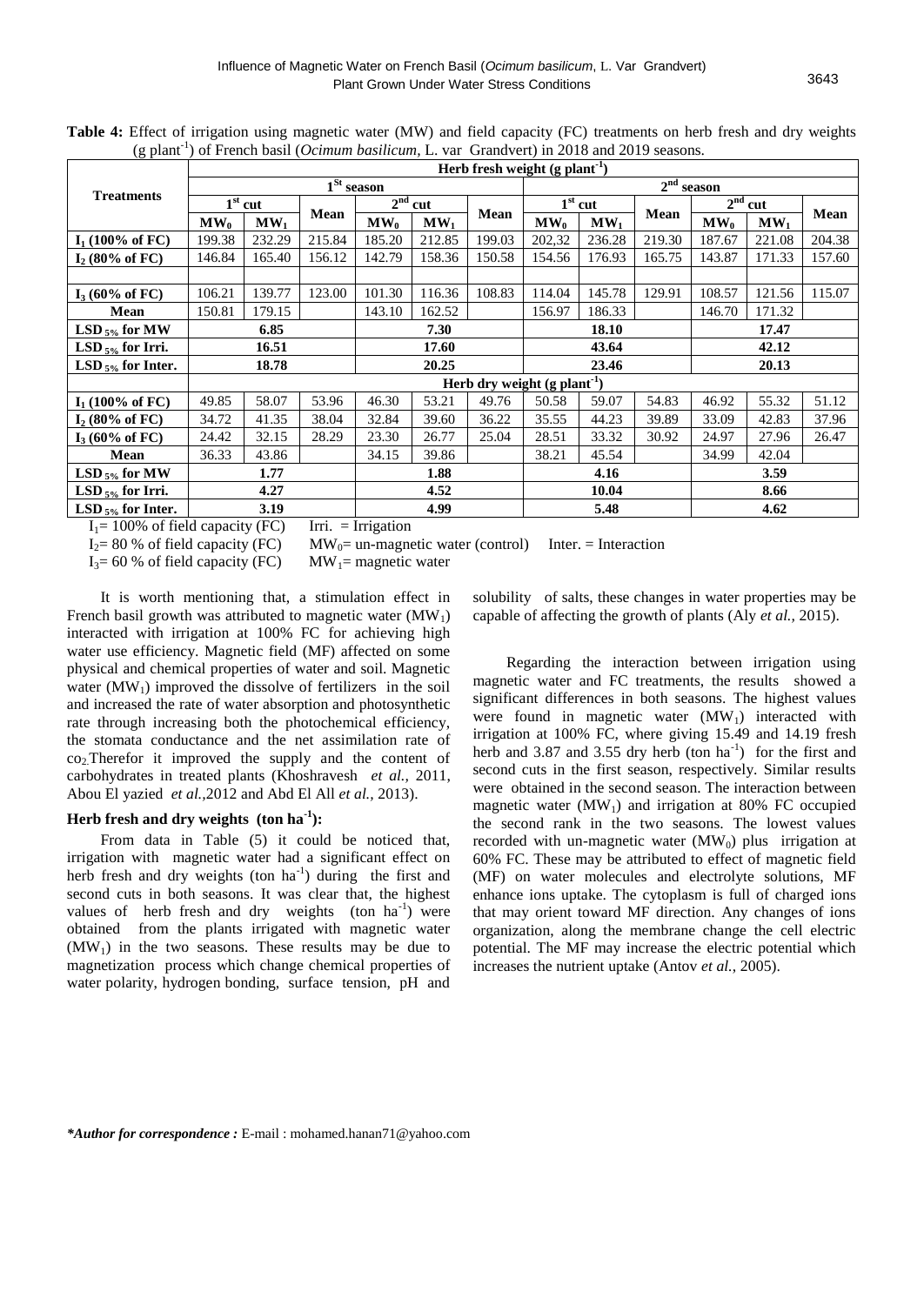|                            |              |           |       |                     |                 | Herb fresh weight (ton $ha^{-1}$ ) |                   |                                |                     |                        |        |             |
|----------------------------|--------------|-----------|-------|---------------------|-----------------|------------------------------------|-------------------|--------------------------------|---------------------|------------------------|--------|-------------|
|                            |              |           |       | $1^{\rm St}$ season |                 |                                    |                   |                                | $2^{\rm nd}$ season |                        |        |             |
| <b>Treatments</b>          |              | $1st$ cut |       | 2 <sup>nd</sup>     | cut             |                                    | $1st$ cut         |                                |                     | 2 <sup>nd</sup><br>cut |        |             |
|                            | $MW_0$       | $MW_1$    | Mean  | $\mathbf{MW}_{0}$   | MW <sub>1</sub> | <b>Mean</b>                        | $\mathbf{MW}_{0}$ | MW <sub>1</sub>                | <b>Mean</b>         | $MW_0$                 | $MW_1$ | <b>Mean</b> |
| $I_1$ (100% of FC)         | 13.29        | 15.49     | 14.39 | 12.35               | 14.19           | 13.27                              | 13.49             | 15.75                          | 14.62               | 12.51                  | 14.75  | 13.63       |
| $I_2$ (80% of FC)          | 9.79         | 11.03     | 10.41 | 9.52                | 10.56           | 10.04                              | 10.31             | 11.80                          | 11.06               | 9.59                   | 11.43  | 10.51       |
| $I_3(60\% \text{ of } FC)$ | 7.08         | 9.35      | 8.22  | 6.74                | 7.76            | 7.25                               | 7.41              | 9.72                           | 8.57                | 7.24                   | 8.11   | 7.68        |
| Mean                       | 10.05        | 11.96     |       | 9.54                | 10.84           |                                    | 10.40             | 12.42                          |                     | 9.78                   | 11.43  |             |
| $LSD_{5\%}$ for MW         | 0.48<br>0.48 |           |       |                     |                 |                                    | 1.22              |                                | 0.97                |                        |        |             |
| LSD $_{5\%}$ for Irri.     | 1.15<br>1.17 |           |       |                     |                 | 2.95                               |                   |                                | 2.33                |                        |        |             |
| LSD $_{5\%}$ for Inter.    |              | 1.26      |       |                     | 1.35            |                                    |                   | 1.56                           |                     |                        | 1.30   |             |
|                            |              |           |       |                     |                 |                                    |                   | Herb dry weight (ton ha $-1$ ) |                     |                        |        |             |
| $I_1$ (100% of FC)         | 3.32         | 3.87      | 3.60  | 3.09                | 3.55            | 3.32                               | 3.38              | 3.94                           | 3.66                | 3.13                   | 3.69   | 3.41        |
| $I_2$ (80% of FC)          | 2.31         | 2.76      | 2.54  | 2.19                | 2.64            | 2.42                               | 2.37              | 2.95                           | 2.66                | 2.21                   | 2.86   | 2.54        |
| $I_3(60\% \text{ of } FC)$ | 1.63         | 2.15      | 1.89  | 1.55                | 1.79            | 1.67                               | 1.70              | 2.22                           | 1.96                | 1.66                   | 1.86   | 1.76        |
| Mean                       | 2.42         | 2.93      |       | 2.28                | 2.66            |                                    | 2.48              | 3.04                           |                     | 2.33                   | 2.80   |             |
| LSD $_{5\%}$ for MW        |              | 0.11      |       |                     | 0.14            |                                    |                   | 0.28                           |                     |                        | 0.25   |             |
| $LSD_{5\%}$ for Irri.      |              | 0.27      |       |                     | 0.33            |                                    | 0.68              |                                |                     | 0.60                   |        |             |
| LSD $_{5\%}$ for Inter.    |              | 0.22      |       |                     | 0.33            |                                    |                   | 0.37                           |                     |                        | 0.31   |             |

**Table 5:** Effect of irrigation using magnetic water (MW) and field capacity (FC) treatments on herb fresh and dry weights (ton ha-1 ) of French basil (*Ocimum basilicum,* L. var Grandvert) in 2018 and 2019 seasons

 $I_1 = 100\%$  of field capacity (FC) Irri. = Irrigation

 $I_2 = 80 %$  of field capacity (FC) MW<sub>0</sub>= un –magnetic water (control) Inter. = Interaction

 $I_3 = 60\%$  of field capacity (FC) MW<sub>1</sub> = magnetic water hectare = ha

#### **Volatile oil production: Volatile oil percentage (%):**

Data presented in Table (6) showed significant effect of magnetic water  $(MW_1)$  and irrigation at field capacity (FC) treatments on percentage of volatile oil.

Regarding magnetic water treatments, it was clear that in both seasons, the application of magnetic water  $(MW_1)$ significantly increased volatile oil percentage as compared to un-magnetic water (control). The highest values obtained from plants irrigated with magnetic water  $(MW_1)$  giving 0.35, 0.32%,0.39 and 0.37% for the first and second cuts in the first and second seasons, respectively. Similar results were obtained by (Hozyan *et al.,* 2016) on canola.

Irrigation of French basil plants at all rates of FC significantly affected volatile oil percentage in the two seasons. The highest values were recorded when plants irrigated at 100% FC, while the lowest values in this concern were accompanied with irrigation at 60% FC for the two cuts in both seasons. These results are in harmony with (Singh *et al.,* 2001 and Laribi *et al.,* 2009). Such effect may be due to the limited water supply which significantly affects growth and metabolic activities of plant species. A deficit of irrigation can change plant behavior regarding the biosynthesis (Bettaieb *et al.,* 2011 and Hassan *et al.,* 2012).

| Table 6: Effect of irrigation using magnetic water (MW) and field capacity (FC) treatments on volatile oil percentage of |  |  |  |  |  |
|--------------------------------------------------------------------------------------------------------------------------|--|--|--|--|--|
| French basil ( <i>Ocimum basilicum L.</i> var Grandvert) in 2018 and 2019 seasons.                                       |  |  |  |  |  |

|                         |           |           |      |                                 |                 | Volatile oil percentage % (fresh herb) |                 |           |      |        |                 |      |  |
|-------------------------|-----------|-----------|------|---------------------------------|-----------------|----------------------------------------|-----------------|-----------|------|--------|-----------------|------|--|
|                         |           |           |      | $1St$ season<br>2 <sup>nd</sup> |                 |                                        |                 |           |      | season |                 |      |  |
| <b>Treatments</b>       | $1st$ cut |           |      |                                 | $2nd$ cut       |                                        |                 | $1st$ cut |      |        | $2nd$ cut       |      |  |
|                         | $MW_0$    | MW.       | Mean | $MW_0$                          | MW <sub>1</sub> | Mean                                   | MW <sub>0</sub> | MW.       | Mean | $MW_0$ | MW <sub>1</sub> | Mean |  |
| $I_1$ (100% of FC)      | 0.42      | 0.45      | 0.44 | 0.41                            | 0.44            | 0.43                                   | 0.46            | 0.49      | 0.48 | 0.44   | 0.47            | 0.46 |  |
| $I_2$ (80% of FC)       | 0.30      | 0.38      | 0.34 | 0.26                            | 0.33            | 0.30                                   | 0.33            | 0.41      | 0.37 | 0.30   | 0.39            | 0.35 |  |
| $I_3$ (60% of FC)       | 0.15      | 0.22      | 0.19 | 0.14                            | 0.19            | 0.17                                   | 0.19            | 0.27      | 0.23 | 0.16   | 0.24            | 0.20 |  |
| Mean                    | 0.29      | 0.35      |      | 0.27                            | 0.32            |                                        | 0.33            | 0.39      |      | 0.30   | 0.37            |      |  |
| LSD $_{5\%}$ for MW     |           | 0.02      |      |                                 | 0.02            |                                        |                 | 0.01      |      |        | 0.02            |      |  |
| $LSD_{5\%}$ for Irri.   | 0.01      |           |      |                                 | 0.03            |                                        | 0.02            |           |      | 0.01   |                 |      |  |
| LSD $_{5\%}$ for Inter. |           | <b>Ns</b> |      |                                 | <b>Ns</b>       |                                        |                 | 0.02      |      |        | 0.02            |      |  |

 $I_1 = 100\%$  of field capacity (FC) Irri. = Irrigation

 $I_2 = 80 \%$  of field capacity (FC) MW<sub>0</sub>= un- magnetic water (control) Inter. = Interaction

 $I_3 = 60$  % of field capacity (FC) MW<sub>1</sub>= magnetic water

As for the effect of the interaction between irrigation using magnetic water and FC, the results showed insignificant differences in volatile oil percentage in the first season. While in the second season the interaction had a significant effect on volatile oil percentage. The highest volatile oil percentage was found in  $MW<sub>1</sub>$  interacted with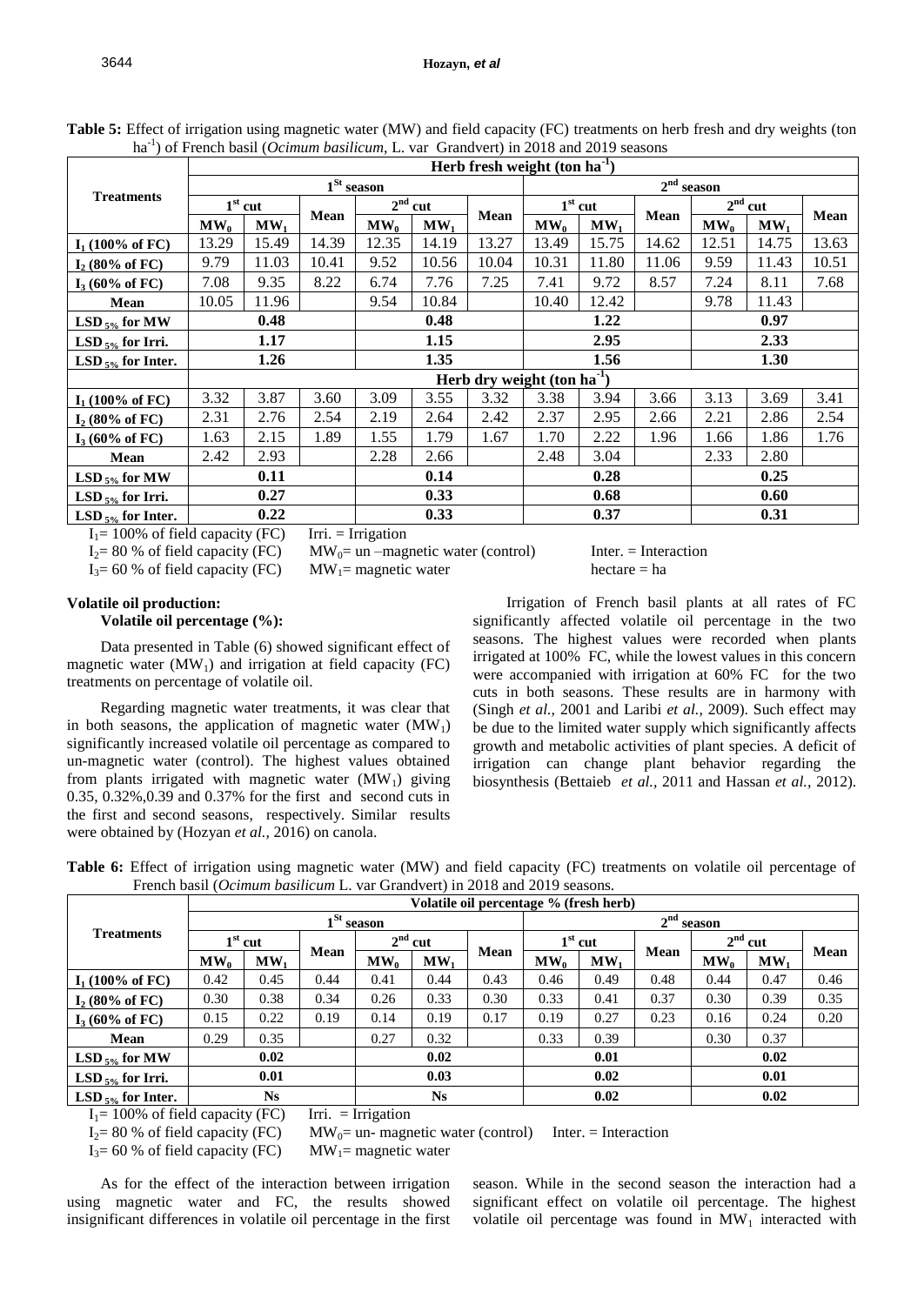irrigation at 100% FC. The lowest volatile oil percentage was obtained from (un-magnetic water (MW<sub>0</sub>) at  $\overline{60\%}$  FC). These results are in agreement with those findings by (Podlesny and Pietruszewski, 2009) they mentioned that, the increment of volatile oil percentage may be attributed to the magnetic field (MF) changes water properties due to displacement and polarization of water atoms. Cai *et al.,*(2009) reported that, MF caused changes in physicochemical properties of water, these changes include decreasing water surface tension and increase viscosity. Moreover, the magnetic field generated activation energy and increased water molecule size due to extra hydrogen bond formation. Several studies found that, MF affected the molecular level leading to plant growth enhancement (Atak *et al.,*2003 and Dhawi *et al.,*2009). Magnetic field affects cell reproduction and cellular metabolism (Tenforde, 1996) gene expression (Paul *et al.,*2006) and enzyme activity (Atak *et al.,*2007).

## Volatile oil yield  $(ml$  plant<sup>-1</sup>) and  $(L \text{ ha}^{-1})$ :

Data in Table (7) indicated that, volatile oil yield (ml plant<sup>-1</sup>) and  $(L \text{ ha}^{-1})$  were significantly responded to irrigation using MW, FC and their interaction.

As for the effect of magnetic water (MW) treatments data revealed that, the irrigated plants with magnetic water  $(MW<sub>1</sub>)$  gave the highest volatile oil yield (ml plant<sup>-1</sup>) and (L ha<sup>-1</sup>) over un-magnetic water  $(MW_0)$  in the two seasons. The values were 0.66, 0.57 (ml plant<sup>-1</sup>) and 44.15, 37.33 (L ha<sup>-1</sup>) and 0.74, 0.67 (ml plant<sup>-1</sup>) and 49.63, 44.37 (L ha<sup>-1</sup>) for the first and second cuts in the first and second seasons, respectively .These results are in agreement with the finding by (Teixeira da Silva and Dobranszki, 2014).

Table 7: Effect of irrigation using magnetic water (MW) and field capacity (FC) treatments on volatile oil yield (ml plant<sup>-1</sup>) and (L ha<sup>-1</sup>) of French basil (*Ocimum basilicum* L. var Grandvert) in 2018 and 2019 seasons.

|                                                                                                                                                                                                                                                                                                                             | Volatile oil yield (ml plant <sup>-1</sup> ) |                             |       |              |           |                                          |                   |                 |       |              |                 |       |
|-----------------------------------------------------------------------------------------------------------------------------------------------------------------------------------------------------------------------------------------------------------------------------------------------------------------------------|----------------------------------------------|-----------------------------|-------|--------------|-----------|------------------------------------------|-------------------|-----------------|-------|--------------|-----------------|-------|
|                                                                                                                                                                                                                                                                                                                             |                                              |                             |       | $1St$ season |           |                                          |                   |                 |       | $2nd$ season |                 |       |
| <b>Treatments</b>                                                                                                                                                                                                                                                                                                           |                                              | $\overline{1}^{\rm st}$ cut |       |              | $2nd$ cut |                                          |                   | $1st$ cut       |       |              | $2nd$ cut       |       |
|                                                                                                                                                                                                                                                                                                                             | $MW_0$                                       | MW <sub>1</sub>             | Mean  | $MW_0$       | $MW_1$    | <b>Mean</b>                              | $\mathbf{MW}_{0}$ | MW <sub>1</sub> | Mean  | $MW_0$       | MW <sub>1</sub> | Mean  |
| $I_1$ (100% of FC)                                                                                                                                                                                                                                                                                                          | 0.83                                         | 1.05                        | 0.94  | 0.76         | 0.93      | 0.85                                     | 0.96              | 1.12            | 1.04  | 0.82         | 1.03            | 0.93  |
| $I_2$ (80% of FC)                                                                                                                                                                                                                                                                                                           | 0.44                                         | 0.63                        | 0.54  | 0.37         | 0.53      | 0.45                                     | 0.51              | 0.72            | 0.62  | 0.44         | 0.66            | 0.55  |
| $I_3(60\% \text{ of } FC)$                                                                                                                                                                                                                                                                                                  | 0.16                                         | 0.31                        | 0.24  | 0.14         | 0.24      | 0.19                                     | 0.22              | 0.39            | 0.31  | 0.20         | 0.32            | 0.26  |
| Mean                                                                                                                                                                                                                                                                                                                        | 0.48                                         | 0.66                        |       | 0.42         | 0.57      |                                          | 0.56              | 0.74            |       | 0.49         | 0.67            |       |
| LSD $_{5\%}$ for MW                                                                                                                                                                                                                                                                                                         | 0.12<br>0.10<br>0.10                         |                             |       |              |           |                                          | 0.12              |                 |       |              |                 |       |
| LSD $_{5\%}$ for Irri.                                                                                                                                                                                                                                                                                                      | 0.08<br>0.08                                 |                             |       |              |           |                                          | 0.16              |                 |       | 0.14         |                 |       |
| LSD $_{5\%}$ for Inter.                                                                                                                                                                                                                                                                                                     |                                              | 0.11                        |       |              | 0.11      |                                          |                   | 0.11<br>0.11    |       |              |                 |       |
|                                                                                                                                                                                                                                                                                                                             |                                              |                             |       |              |           | Volatile oil yield (L ha <sup>-1</sup> ) |                   |                 |       |              |                 |       |
| $I_1$ (100% of FC)                                                                                                                                                                                                                                                                                                          | 55.11                                        | 69.78                       | 62.45 | 50.87        | 62.00     | 56.44                                    | 62.45             | 74.67           | 68.56 | 55.22        | 69.34           | 62.28 |
| $I_2$ (80% of FC)                                                                                                                                                                                                                                                                                                           | 29.55                                        | 42.22                       | 35.89 | 24.89        | 35.11     | 30.00                                    | 33.78             | 48.00           | 40.89 | 29.11        | 44.22           | 36.67 |
| $I_3(60\% \text{ of } FC)$                                                                                                                                                                                                                                                                                                  | 10.89                                        | 20.44                       | 15.67 | 9.33         | 14.89     | 12.11                                    | 14.45             | 26.22           | 20.34 | 11.56        | 19.55           | 15.56 |
| Mean                                                                                                                                                                                                                                                                                                                        | 31.85                                        | 44.15                       |       | 28.36        | 37.33     |                                          | 36.89             | 49.63           |       | 31.96        | 44.37           |       |
| LSD $_{5\%}$ for MW                                                                                                                                                                                                                                                                                                         | 3.76<br>3.81                                 |                             |       |              |           |                                          | 4.22              |                 |       | 5.80         |                 |       |
| $LSD_{5\%}$ for Irri.                                                                                                                                                                                                                                                                                                       | 4.07<br>1.56                                 |                             |       |              |           |                                          | 10.04             |                 | 9.04  |              |                 |       |
| LSD $_{5\%}$ for Inter.<br>$\mathbf{r}$ and $\mathbf{r}$ and $\mathbf{r}$ and $\mathbf{r}$ and $\mathbf{r}$ and $\mathbf{r}$ and $\mathbf{r}$ and $\mathbf{r}$ and $\mathbf{r}$ and $\mathbf{r}$ and $\mathbf{r}$ and $\mathbf{r}$ and $\mathbf{r}$ and $\mathbf{r}$ and $\mathbf{r}$ and $\mathbf{r}$ and $\mathbf{r}$ and |                                              | 8.32<br>$\sim$              | $ -$  | $   -$       | 8.32      |                                          |                   | 7.91            |       |              | 7.91            |       |

 $I_1 = 100\%$  of field capacity (FC) Irri. = Irrigation

 $I_2$ = 80 % of field capacity (FC) MW<sub>0</sub>= un- magnetic water (control) Inter. = Interaction

 $I_3 = 60 %$  of field capacity (FC) MW<sub>1</sub>= magnetic water hectare = ha

Regarding the effect of irrigation rates data in Table (7) showed that, increasing the rate of irrigation from 60%, 80% up to 100% FC resulted in a significant increase in volatile oil yield (ml plant<sup>-1</sup>) and (L ha<sup>-1</sup>) for the two cuts in both seasons. The highest volatile oil yield  $(ml$  plant<sup>-1</sup>) and  $(L$  ha<sup>-</sup> <sup>1</sup>) were recorded when plants were irrigated at 100% FC. These results are harmony with (Muthukumarasamy, 2005) reported that, volatile oil yield of coriander leaves was stimulated under low and moderate stress.

Concerning the effect of the interaction between irrigation using MW and FC treatments, the results showed a significant difference in volatile oil yield (ml plant<sup>-1</sup>) and  $(L)$ ha<sup>-1</sup>) in the two seasons. The highest values were obtained from  $MW<sub>1</sub>$  interacted with irrigation at 100% FC. The lowest

values were recorded when  $MW_0$  (un-magnetic water) combined with irrigation at 60% FC. These results may be attributed to MW caused changes in soil properties such as pH, soil electrical conductivity (EC), P & K content. and MW increased photosynthesis process (Teixeira da Silva and Dobranszki, 2014).

## **Chemical composition of volatile oil (GLC):**

The GLC analysis was carried out on the volatile oil of French basil (*Ocimum basilicum,* L. var Grandvert) for the first cut in the second season. Data were recorded in Table (8) indicated that, linalool was the main component. The major constituents of volatile oil were influenced under all irrigation treatments. It was observed that, linalool content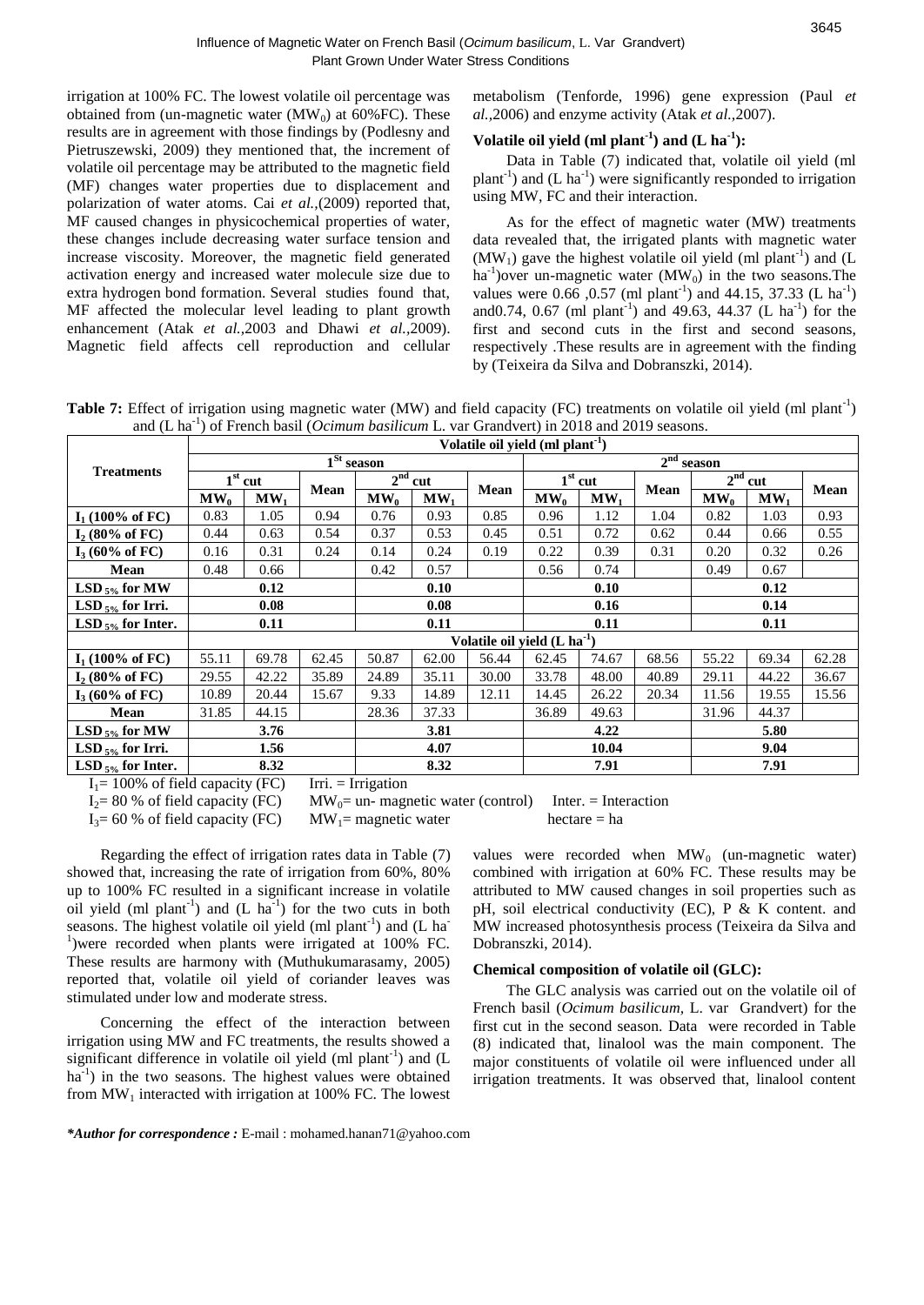tended to increase up to  $62.33\%$  in case of MW<sub>1</sub> with 100% FC. Also data showed that, β-pinene content tended to increase up to 16.24 % under  $MW_1$  with 60 % FC. It could be concluded that, the most effective treatment in this concern was  $(MW_1+100\%$  FC) which gave the highest percentage of linalool and the lowest percentage of methyl chavicol in volatile oil.

**Table 8:** Effect of irrigation using magnetic water (MW) and field capacity (FC) treatments on volatile oil components of French basil (*Ocimum basilicum* L. var Grandvert) for 1<sup>st</sup> cut in 2<sup>nd</sup> season.

| <b>Treatments</b>              |        | 100% FC         |        | 80% FC |        | 60 % FC |
|--------------------------------|--------|-----------------|--------|--------|--------|---------|
| <b>Volatile oil components</b> | $MW_0$ | MW <sub>1</sub> | $MW_0$ | $MW_1$ | $MW_0$ | $MW_1$  |
| $\alpha$ -pinene               | 0.25   | 0.58            | 0.16   | 0.70   | 1.59   | 1.02    |
| <b>Myrcene</b>                 | 1.34   | 1.20            | 1.07   | 2.54   | 0.02   | 1.90    |
| $\beta$ - pinene               | 13.91  | 13.06           | 14.20  | 15.44  | 15.24  | 16.24   |
| Linalool                       | 60.24  | 62.33           | 57.21  | 58.56  | 51.56  | 54.44   |
| Camphor                        | 2.78   | 6.65            | 5.98   | 3.33   | 6.41   | 7.60    |
| <b>Terpineol</b>               | 5.48   | 1.71            | 1.38   | 2.13   | 3.99   | 2.42    |
| <b>Methyl chavicol</b>         | 0.95   | 0.22            | 3.42   | 3.98   | 3.46   | 3.07    |
| <b>Geraniol</b>                | 1.54   | 2.18            | 3.42   | 3.30   | 4.83   | 3.51    |
| <b>Eugenol</b>                 | 1.71   | 0.36            | 9.54   | 6.77   | 8.35   | 5.66    |
| <b>Unknown</b>                 | 11.80  | 11.71           | 3.62   | 3.25   | 4.55   | 4.14    |

#### **Water productivity:**

Table (9) showed that, water productivity under irrigation using magnetic water (MW) and field capacity (FC) treatments in two growing seasons. Data indicated that, the highest water productivity was  $0.021$  and  $0.022$  L m<sup>-3</sup> under magnetic water and 100% of field capacity, for 2018 and 2019 growing seasons, respectively.The lowest water productivity was 0.005 and 0.006 L  $m^{-3}$  under un- magnetic water and 60% of field capacity for 2018 and 2019 growing seasons, respectively. The increase in water productivity was the same trend in oil yield under magnetic and un-magnetic water and field capacity (FC) treatments for two growing seasons. These results are harmony with (Muthukumarasamy *et al.,* 2005).

**Table 9:** Effect of irrigation using magnetic water (MW) and field capacity (FC) treatments on water productivity ofFrench basil (*Ocimum basilicum* L. var Grandvert) in 2018 and 2019 seasons.

|                               |                    | l <sup>St</sup> season |                                 |                                              | $2nd$ season                    |           |  |  |  |
|-------------------------------|--------------------|------------------------|---------------------------------|----------------------------------------------|---------------------------------|-----------|--|--|--|
| <b>Treatments</b>             | <b>Irrigation</b>  |                        | Water productivity<br>$(L m-3)$ | <b>Irrigation</b><br>$(m^3 \text{ ha}^{-1})$ | Water productivity<br>$(L m-3)$ |           |  |  |  |
|                               | $(m^3 \, ha^{-1})$ | $MW_0$                 | $\mathbf{M}\mathbf{W}$          | $MW_0$                                       |                                 | <b>MW</b> |  |  |  |
| I <sub>1</sub> 100 $\%$ of FC | 6183.000           | 0.017                  | 0.021                           | 6395.000                                     | 0.018                           | 0.022     |  |  |  |
| $I_2$ 80 % of FC              | 5073.000           | 0.011                  | 0.015                           | 5345.000                                     | 0.012                           | 0.017     |  |  |  |
| $I3$ 60 % of FC               | 3955.000           | 0.005                  | 0.009                           | 4192.000                                     | 0.006                           | 0.011     |  |  |  |

 $I_1 = 100\%$  of field capacity (FC) Irri. = Irrigation

 $I_2 = 80\%$  of field capacity (FC) MW<sub>0</sub>= un- magnetic water (control) Inter. = Interaction

 $I_3 = 60$  % of field capacity (FC) MW<sub>1</sub>= magnetic water

## **Conclusion**

The main goal of this investigation was to study the effect of magnetic and un-magnetic water treatments under three levels of irrigation treatments, 100, 80 and 60% of field capacity on soil moisture content, growth, yield and volatile oil production of French basil.The results indicated that, the irrigation intervals were converging under 100% of the FC, when compared with 80 and 60% of FC, for magnetic and un-magnetic water during growth stages of 2018 and 2019 seasons. The soil moisture values were increased by irrigated with magnetic water compared with un-magnetic water at 100, 80 and 60 % of the FC during the two growing seasons. This is due to the irrigation magnetic water change the soil moisture distribution in the soil depths, and it can change the soil moisture content and water storage. The application of magnetic water and 100% of FC had a significant effect on the growth and productivity of French basil in the two seasons. The highest, herb fresh and dry weights  $(\text{ton ha}^{-1})$ ,volatile oil yield  $(L \text{ ha}^{-1})$ , linalool percentage (the main component of volatile oil) and water productivity  $(L \text{ m}^{-3})$ 

were obtained under magnetic water combined with 100% of FC while, the lowest values were recorded under unmagnetic water interacted with irrigation at 60% FC.

#### **References**

- Abd El-All HMM, Seham M and Shahin SM (2013). Improvement growth, yield and quality of squash *(Cucur bitapepo*) plant under salinity conditions by magnetized water, amino acids and selenium.J. of App.Sci. Res., 9(1):937-944.
- Abdrabbo MA, Farag AA and El-Desokey WMS (2015). Implementing of RCPs scenarios for the prediction of evapotranspiration in Egypt. International Journal of Plant & Soil Science, 6(1): pp. 50-63.
- Abou El–Yazied A, El–Gizawy AM, Khalf SM, El-Satar A and Shalaby OA (2012). Effect of magnetic field treatments for seeds and irrigation water as well as N.P. and K level on productivity of tomato plants.J. of App.Sci. Res., 8(4): 2088-2099.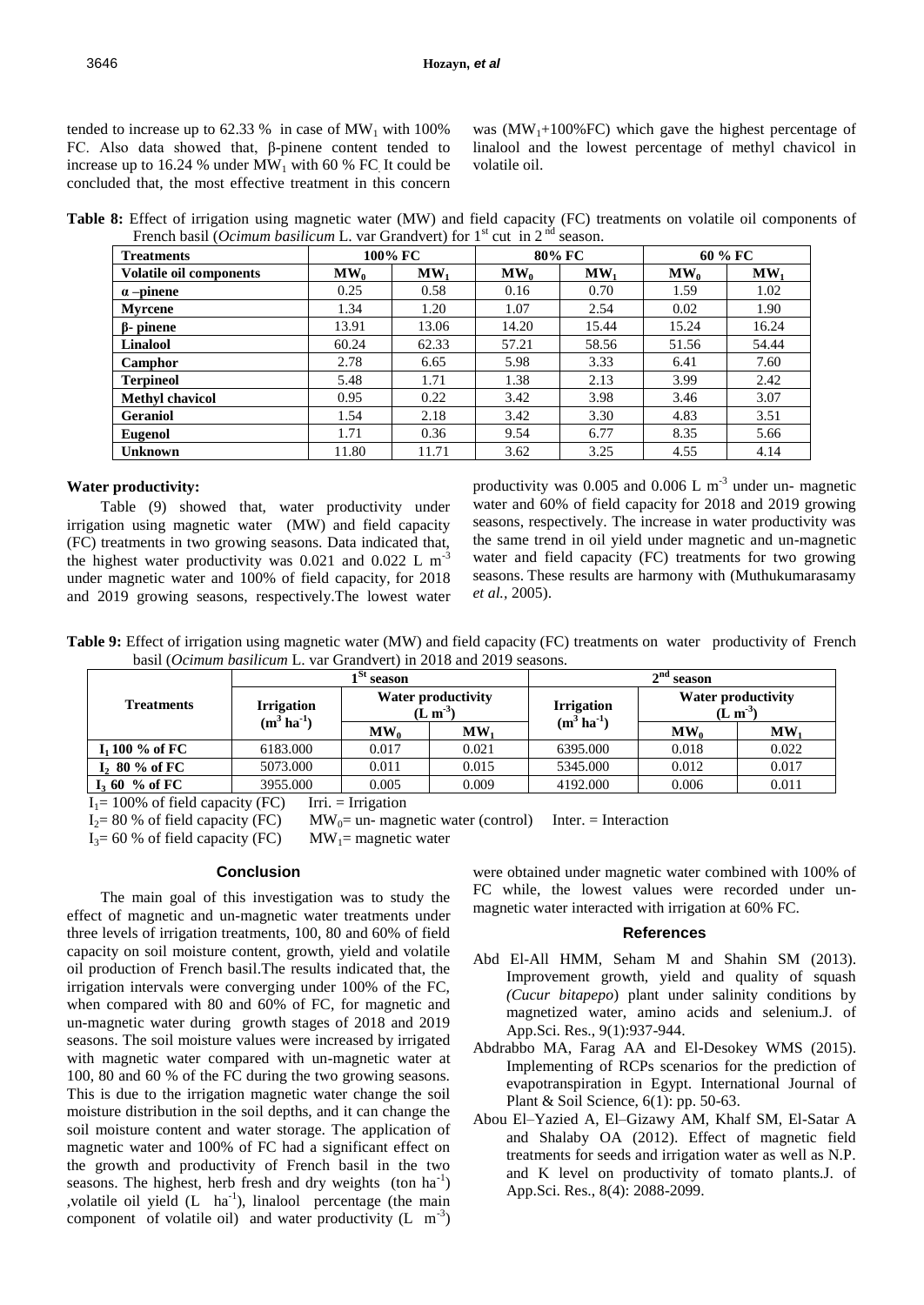- Aladjadjiyan A (2007). The use of physical methods for planting growing stimulation. Bulgaria J.Cent. Eur. Agric., 8: 369- 380.
- Aly MA, Ezz TM, Osman MS and Mazek AH (2015). Effect of magnetic water and some anti salinity substances on growth and production of Valencia orange. Middle East J. Agric. Res., 4(1): 88-98.
- Antov Y, Barbul A, Mantsur H and Korentein R (2005). Electroendocytosis exposure of cells to pulsed low electric fields enhances adsorption and uptake of macromolecules. Biophysical Journal,88:2206 -2223.
- Ameen SKM, Aziz NK and Alwan NM (2010). Influence of magnetized water with different magnetic fields and phosphorus fertilization on growth and flowering parameters of Rosa damascena Mill. Diyala Agric. J., 2(1):194- 207.
- Assouline S (2002). The effects of microdrip and conventional drip irrigation on water distribution and uptake. Soil Science Society of America Journal, 66(5):pp.1630-1636.
- Atak C, Emiroglu O, Alikamanoglu S and Rzakoulieva A (2003). Stimulation of regeneration by magnetic field in soybean (*Glycine max* L. Merrill) tissue cultures. J. Cell Mol. Biol., 2: 113- 119.
- Atak C, Celik O, Olgun A, Alikamanolu S and Rzakoulieve A (2007). Effect of magnetic field on peroxidase activities of soybean tissue culture. Biotechnology, 21: 166- 171.
- Bettaieb I, Knioua S, Hamrouni I, Limam F and Marzouk B (2011). Water dieficit impact on fatty acid and essential oil composition and antioxidant activities of cumin (*Cumimum cyminum* L.) aerial parts. J. Argic Food Chem. , 59: 328- 334.
- British Pharmacopeia (1963). Determination of Volatile Oil in Drugs. The Pharamaceutical Press London.
- Bunzen JN, Guchard J, Labbe P, Sperinnet PJ and Trenchant J (1969). Practical Manual of Gas Chromatography. J. Trenchant Ed., El-Seiver Publ. Comp., Amsterdam, London.
- Cai R, Yang H, He J and Zhu W (2009).The effects of magnetic fields on water molecular hydrogen bonds. Journal of Molecular Structure, 938: 15-19.
- Cao HX, Kang SZ and He H (2003). Effects of evaporation and irrigation frequency on soil, water distribution, Trans. CSAE 19:1–4 (in Chinese with English abstract).
- Chapman HO and Pratt PE (1978). Methods of Analysis for soils, Plants and Water. University of California Agric. Sci. Priced Publication, 4034.P50.
- Dawood MG and Sadak MSh (2014). Physiological role of glycinebetaine in alleviating the deleterious of drought stress on canola plants (*Brassica napus* L).Middle East J.Agric., Res.,3(4): 943-954.
- Dhawi F, Al-Khayri JM and Essam H (2009). Static magnetic field influence on elements composition in date palm (*Phoenix dactylifera* L.). Research Journal of Agriculture and Biological Sciences, 5:161- 166.
- El-Noemani AA, Aboamera MAH and Dewedar OM (2015a). Determination of crop coefficient for bean (*Phaseolus vulgaris* L.) plants under drip irrigation system. /Int.J. ChemTech Res.,8(12): 203-14.
- El-Noemani AA, Aboellil AAA and Dewedar OM (2015b). Influence of irrigation systems and water treatments on growth, yield, quality and water use efficiency of bean (*Phaseolus vulgaris* L.) plants. International Journal of ChemTech Research, 8(12):248-258.
- EL-Shafie AF, Beder OM, Hussein MM, El-Gindy AM and Ragab R (2017). Predicting soil moisture distribution, dry matter, water productivity and potato yield under a modified gated pipe irrigation system: SALTMED Model application using field experimental data. Agricultural Water Management. 184:221-233.
- Fakhri A and Behrouz S (2015). Assessment of  $SnS<sub>2</sub>$ nanoparticles properties for photocatalylic and antibacterial applications. Sol. Energy,117:187.
- Hasan MM, Alharby HF, Hajar AS, Hakeem KR and Alzahrani Y (2019). The effect of magnetized water on the growth and physiological conditions of *Moringa* Species under drought stress. Pol J. Environ. Stud. 28(3): 1145- 1155.
- Hasegawa PM, Bressan R A, Zhu JK and Bohnert HJ (2000). Plant cellular and molecular responses to high salinity. Annu. Rev. Plant Physiol. Plant Mol. Biol., 51: 463- 499.
- Hassan FAS, Ali EF and Mahfouz S.A (2012). Comparison between different fertilization sources, irrigation frequency and their combination on the growth and yield of coriander plant. Aus. J.Basic App. Sci. , 6(3): 600- 615.
- Hoftman E (1967). Chromatography. Reinhold Pulb. Corp.  $2<sup>nd</sup>Ed., 208-515.$
- Hozayn M, Salim MA, Abd El-Monem AA and El-Mahdy AA (2019). Effect of magnetic brackish-water treatments on morphology, anatomy and yield productivity of wheat (*Triticum aestivum* l) under salinity stress conditions. Alex. Sci. Exchange J., 40(3):604-617.
- Hozayn M, Aballha MM, Abd El –Monem, AA, El Saady AA and Darwish MA (2016). Applications of magnetic technology in agriculture :A novel tool for improving crop productivity (1); canola. Afr. J.Agric. Res. , 11(5):441- 449.
- Khalili M and Naghavi MR (2017). Proteins involved in the molecular mechanisms of plant photosynthesis under drought stress. Int. J. Agric. Bio.,6(1):42.
- Khan A, Anwar Y, Hasan MM, Iqubal A, Ali M, Al-harby HF, Hakeem KR and Hasanuzzaman M (2017). Attenuation of drought stress in *Brassica* seedlings with exogenous application of  $ca^{+2}$  and  $H_2o_2$ . Plants, 6: 20.
- Khoshravesh MB, Mostafzadeh B, Mousavi SI and Kiani AR (2011). Effect of magnetized water on the distribution pattern of soil water with respect to time in trickle irrigation. Soil Use and Management, 27(4): 515-522.

*\*Author for correspondence :* E-mail : mohamed.hanan71@yahoo.com